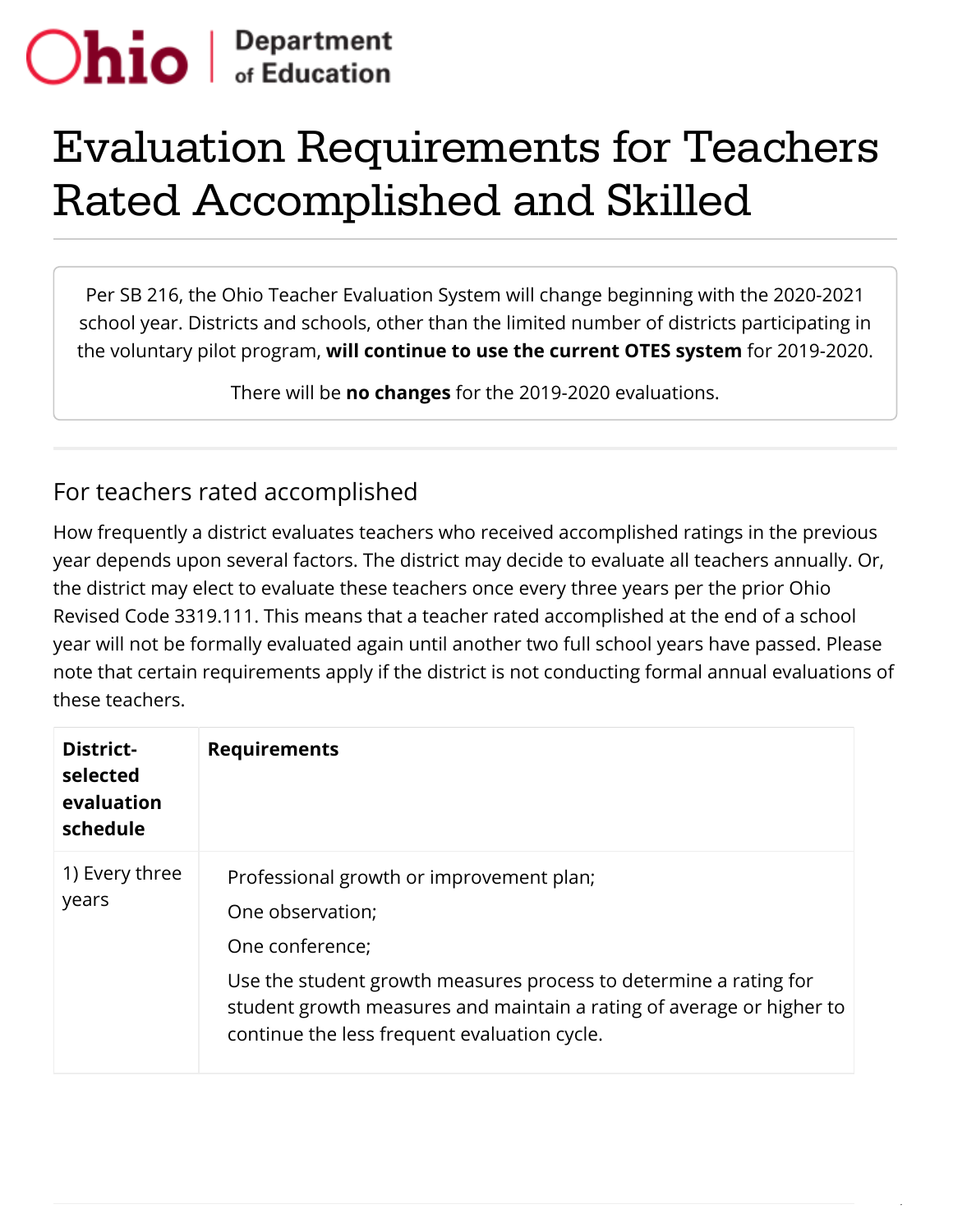| 2) Annual<br>evaluation |                                                       |
|-------------------------|-------------------------------------------------------|
|                         | Professional growth or improvement plan;              |
|                         | Two 30-minute formal observations;                    |
|                         | Walkthroughs (informal observations);                 |
|                         | Student growth measure rating and performance rating; |
|                         | Final summative rating.                               |
|                         |                                                       |

## For teachers rated skilled

Teachers rated skilled for last year may be evaluated annually or districts may choose to evaluate them every two years under prior Ohio Revised Code 3319.111. If a district elects to evaluate these teachers every two years, an observation, conference and a student growth measure score will be necessary during the year they are not fully evaluated. The evaluation schedule must be noted in eTPES in the fall of the school year.

| District-<br>selected<br>evaluation<br>schedule | <b>Requirements</b>                                                                                                                                                                                                                                                           |
|-------------------------------------------------|-------------------------------------------------------------------------------------------------------------------------------------------------------------------------------------------------------------------------------------------------------------------------------|
| 1) Every two<br>years                           | Professional growth or improvement plan;<br>One observation;<br>One conference;<br>Use the student growth measures process to determine a rating for<br>student growth measures and maintain a rating of average or higher to<br>continue the less frequent evaluation cycle. |
| 2) Annual<br>evaluation                         | Professional growth or improvement plan;<br>Two 30-minute formal observations;<br>Walkthroughs (informal observations);<br>Student growth measure rating and performance rating;<br>Final summative rating.                                                                   |

/